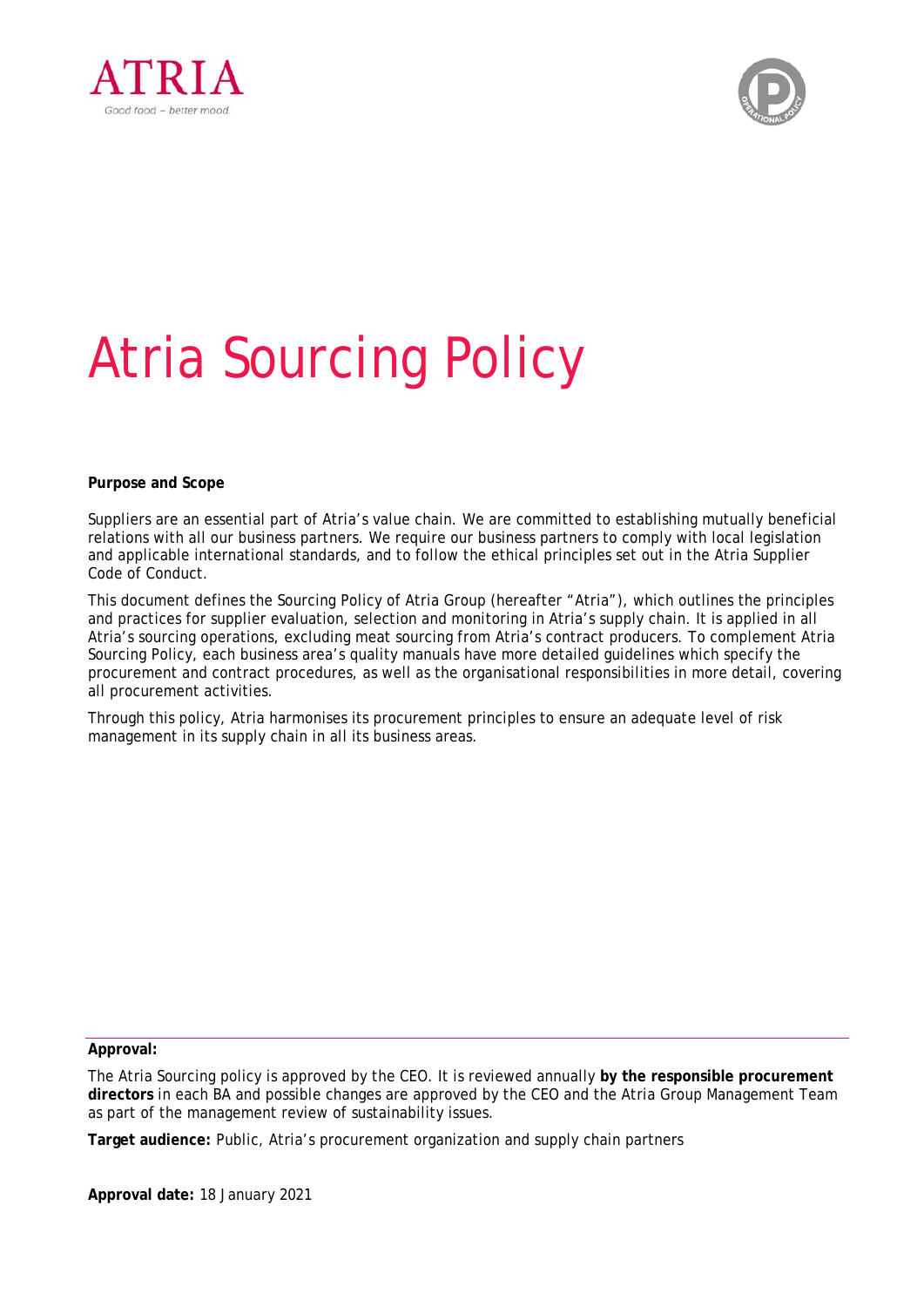

## Content

| İ.    |  |
|-------|--|
| ii.   |  |
| iii.  |  |
| iv.   |  |
| V.    |  |
| vi.   |  |
| vii.  |  |
| viii. |  |
| ix.   |  |
| Χ.    |  |
|       |  |
| i.    |  |
| ii.   |  |
| iii.  |  |
| iv.   |  |
| V.    |  |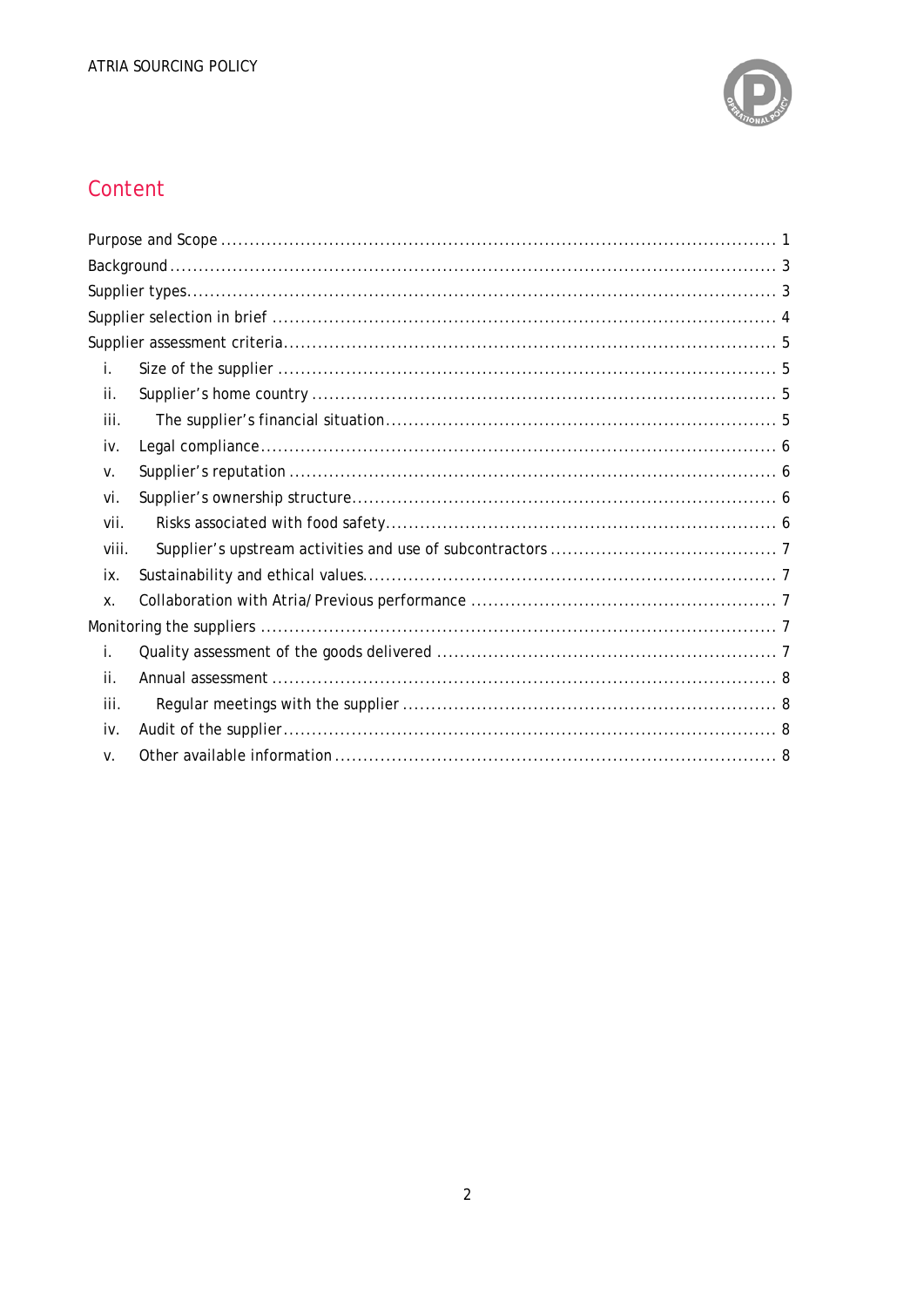

## **Background**

Atria Group has strategic procurement in shared categories, as well as operational purchasing of goods and services in each business area.

The food production supply chain, in which the operating environment varies in the sourcing markets of Atria's different business areas, is relatively complicated. The raw material market is characterised by uneven supply and increasing global demand. Among other things, the supply is affected by political decisions, global food consumption growth, success of harvesting seasons and food crises. The large number of players is also typical of this market. For example, in Atria's meat sourcing markets, very large integrated stock companies operate in everything from slaughter, cutting, and meat raw material sales, while small companies only supply meat to the industry.

Sourcing raw materials, as well as other production inputs and services from this nonhomogeneous market, involves many risks that have a decisive effect on the profitability and reputation of a company like Atria. Good supply chain risk management is therefore of the utmost importance for the company's success. One risk management area that must be taken very seriously is the choice of business partners. Through this policy, Atria harmonises its procurement principles to ensure an adequate level of risk management in its supply chain in all its business areas.

## Supplier types

A supplier is a company, entity or person that supplies or is a potential new supplier to Atria in raw materials, packaging materials, ready products or indirect goods and services, hereafter *goods*. Atria's suppliers are roughly divided into five different types based on of their different supply markets, along with the respective required management procedures and expertise:

- Meat raw materials
- Other (edible) raw materials
- Packaging materials
- Contract food manufacturing
- Indirect goods (non edible) and services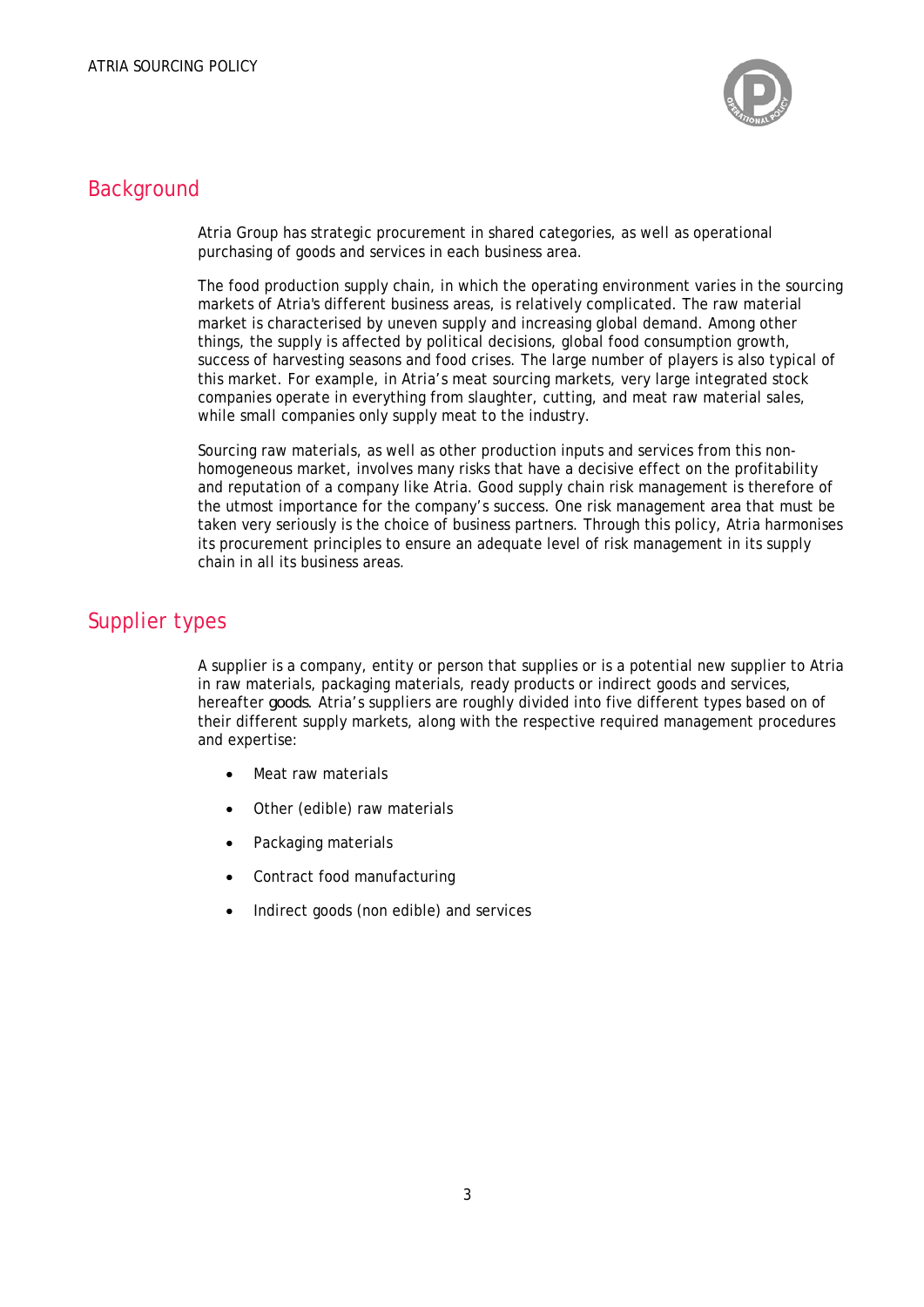

## Supplier selection in brief

Atria performs the supplier assessment in two phases. The first assessment takes place before selecting new suppliers from the potential suppliers. The second assessment is continuous in nature. Once a supplier has been approved, its performance and operations are subject to Atria's monitoring procedures. These procedures assess the suppliers' conformity to the set requirements, as well as their ability to supply in accordance with the product specifications and the contract terms.



#### **1 Potential supplier selection**

The first limiting factor in choosing a supplier is Atria's own business needs and specific requirements for the goods provided.

#### **2 Approval of a new supplier**

New suppliers are assessed according to the risk criteria described in this policy. Depending on the type of supplier previously specified, the criteria may have different weights in the approval process.

#### **3 Supplier rating according to their risk category**

Approved suppliers are rated according to the opportunities and risks related to the business relationship with them. The supplier evaluation criteria are described at a general level in the next section. More detailed business-sensitive limit values by supplier type are controlled by the responsible procurement organisation.

#### **Written framework agreement /contract**

A written framework agreement/contract is concluded with approved suppliers. The framework agreement describes the business operations between the supplier and Atria, and defines the risk distribution between the parties. The agreement also includes the Atria Supplier Code of Conduct as an attachment, which the supplier undertakes to follow. By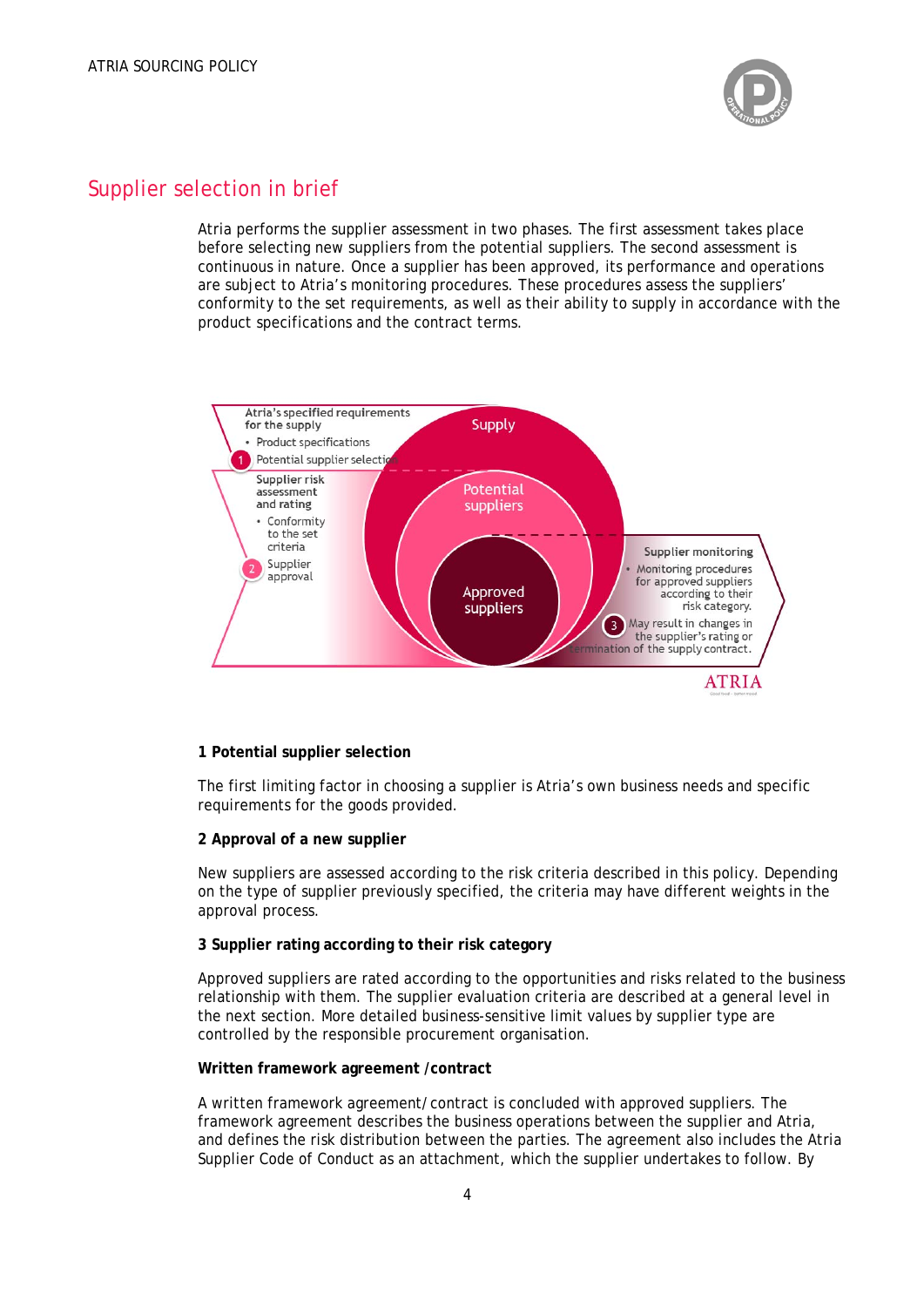

signing the document, the supplier confirms their commitment to comply with the Atria Supplier Code of Conduct.

An approved supplier is registered in the business system, and purchases are only possible from approved suppliers.

## Supplier assessment criteria

Atria's suppliers are evaluated and rated according to the opportunities and risks related to the business relationship with them. Supplier assessment criteria at a general level are described in this section. The significance of a single criteria for different types of suppliers varies. An overall assessment determines the supplier selection and monitoring needs during the business relationship.

#### **i. Size of the supplier**

Atria estimates that larger suppliers present a lower risk than small companies. The reason is that larger companies usually organise their own risk management and have more to lose if they are accused of fraud or illegalities.

Opportunities related to the size of the supplier are the ability and resources to carry out possible joint development projects.

The supplier's latest financial statements are used to assess the size of the supplier. Sales are the measure of the supplier's size. If the supplier belongs to a company group, it is the whole group's turnover that determines its size.

#### **ii. Supplier's home country**

The supplier's home country defines the company's political and legal operating environment. If the supplier belongs to a company group, the supplier's home country determines the level of risk, not the parent company's home country.

Atria's procurement system includes a tool that assesses country-specific responsibility risks such as the degree of corruption or the ratification of international standards for human rights or working conditions.

Suppliers owned by companies registered in tax havens are avoided.

#### **iii. The supplier's financial situation**

The financial situation of the supplier is of great importance when determining its risk level. A company that has a difficult financial situation may find it difficult to maintain product quality, security of supply and in exceptional cases, have a greater tendency to take illegal measures to avoid bankruptcy. A supplier that has had a difficult financial situation for an extended period should be avoided. If the supplier belongs to a company group, the financial situation of the group is decisive.

To assess the supplier's financial situation, audited financial statements are required for assessment: The development of net sales, equity ratio and operating profit over a period of three years are assessed. Generic industry benchmarks are used in the estimation.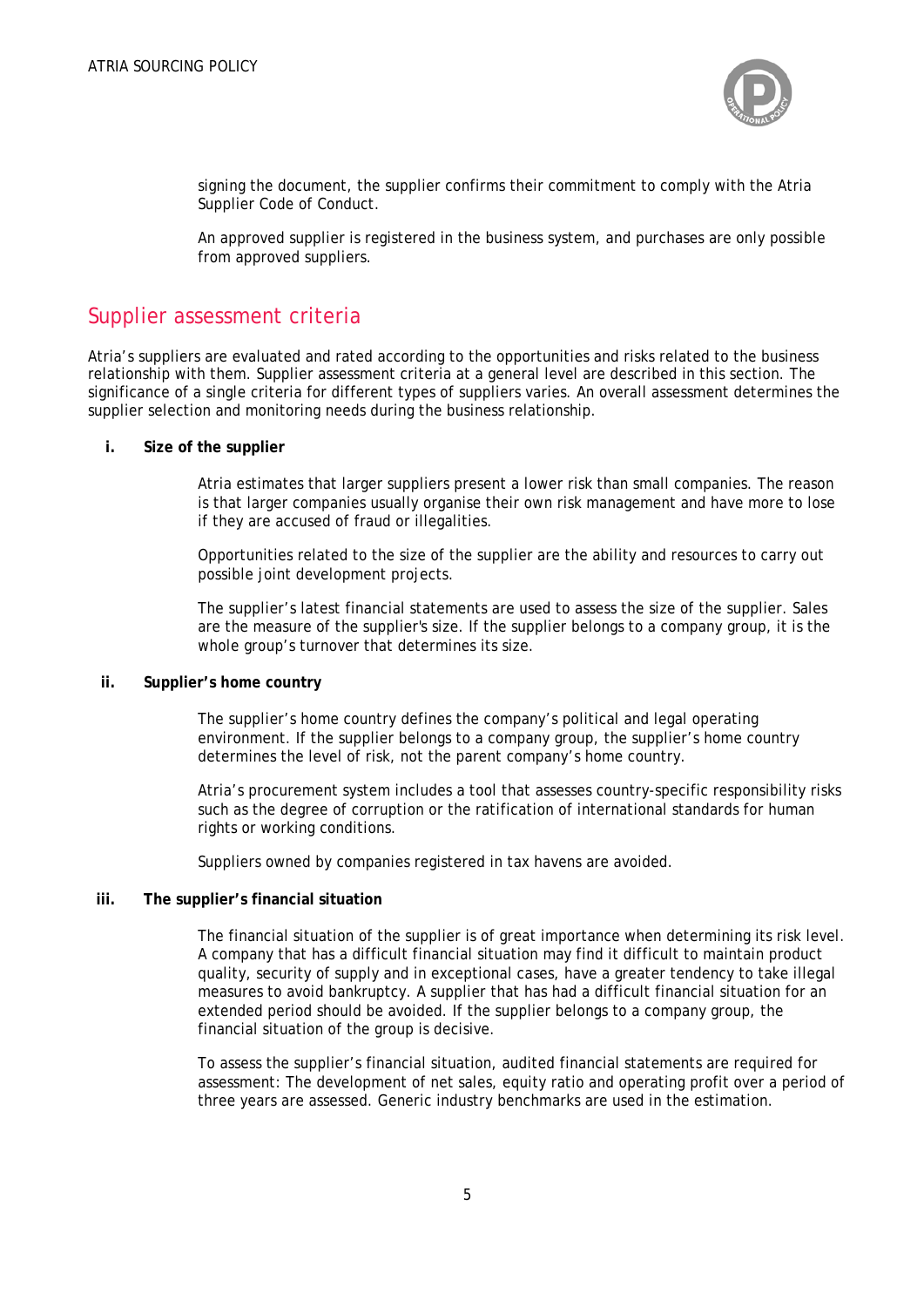

#### **iv. Legal compliance**

The supplier's legal compliance is a prerequisite for all business operations with Atria. In signing the Atria Supplier Code of Conduct, the supplier agrees to follow all applicable legislation and international standards, e.g. related to antitrust, anticorruption and GDPR. Business with legally incompliant or sanctioned companies is always a reputation risk to Atria, and may lead to administrative sanctions or export restrictions, for example.

If a supplier has participated in irregularities, Atria will assess the risks associated with continuing the business with that supplier with special care. In the risk assessment, the nature, severity and timing of the irregularity, and the possible corrective actions undertaken by the supplier, are all considered.

For example, we cannot accept human rights violations from our suppliers, even in the slightest degree. On the other hand, a notice of a minor irregularity in the context of regular regulatory oversight may be a less serious matter if the company demonstrates that it is remedying the irregularity.

#### **v. Supplier's reputation**

Atria only works with suppliers that have a good reputation and are legally compliant. Atria uses all available information to determine if the supplier has a good reputation, or if a previously good reputation has deteriorated.

Compliance may be determined by the supplier's sufficient internal policies, programmes and practices, for example. Issues that affect a supplier's reputation may include: problems with product specifications; working environment issues; any official sanctions received; or even serious suspicions of illegal action. If the company's reputation is linked to questionable events, the risk of continuing the business is assessed.

#### **vi. Supplier's ownership structure**

Suppliers with complicated ownership structures with multiple partners that are not easily identifiable carry a greater risk than companies that have only a few owners who are easily identifiable.

The smaller the supplier, the more important it is to analyse the owner to assess the level of risk. With a family business, it is of the utmost importance that Atria know the owner's background and reputation, as well as past and other business operations. Persons who have been in the represented industry for a relatively short time, and who have a past or are simultaneously active in other industries, carry a greater risk than those who have been active only in the represented industry for many years. Regular meetings with the owners is a prerequisite for Atria to be able to accept a family-owned supplier.

Atria avoids suppliers owned by persons who have previously been involved in fraud or other illegal activities, or who have been publicly suspected of such activities.

As a minimum acceptance criterion, responsibilities in the supplier organisation must be clearly defined and documented, including execution powers.

#### **vii. Risks associated with food safety**

When the product sourced is to be used in Atria's food production, attention to the risks associated with product safety are to be considered.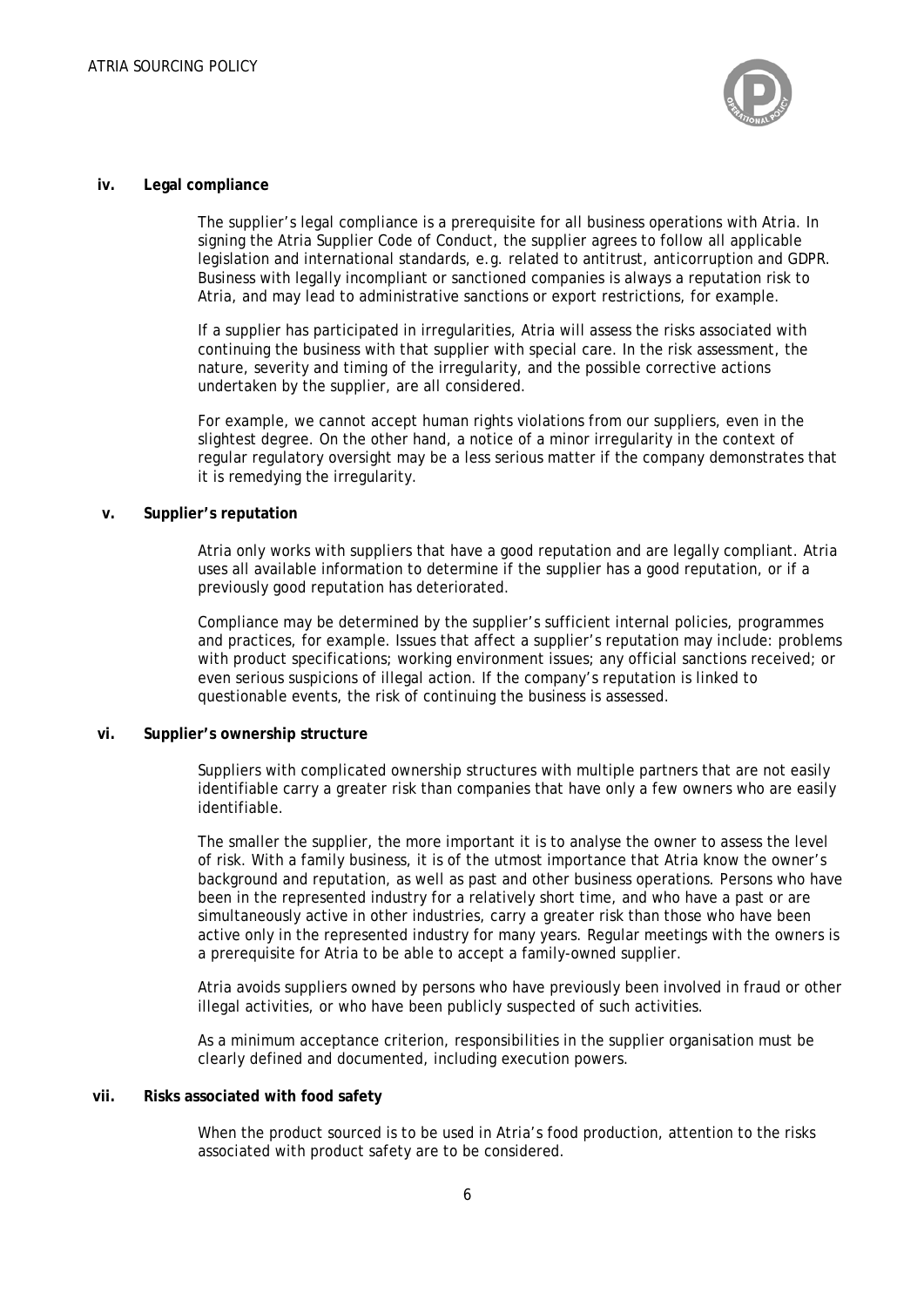

Suppliers certified according to a GFSI-recognised standard (eg. BRC, IFS, FSSC 22000, EFSIS) are automatically approved from a food safety perspective.

#### **viii. Supplier's upstream activities and use of subcontractors**

We expect full transparency in upstream activities. The supplier must have a system in place to ensure the legal compliance of its upstream activities.

The more complex and longer the supply chain, the better procedures are required of the supplier to identify and prevent supply chain liability risks. The more transparent the supplier is about the supply chain and the applicable risk management procedures, the lower the risk from Atria's perspective.

When sourcing is made through an agent, or the supplier use subcontractors to deliver the goods, the supplier is obliged to provide Atria with a report on the reliability and legal compliance of the manufacturing process of the goods it transports.

#### **ix. Sustainability and ethical values**

In signing Atria Supplier Code of Conduct, a supplier agrees to follow and develop its operations in accordance with the principles of economic, social and environmental sustainability. In meat procurement, supplier also agrees to comply with Atria's Animal welfare policy.

Supplier's commitment to sustainable development is seen as securing long-term operating conditions for the future. Supplier's negligence in these matters is not only a reputational risk for Atria, but it can also mean mismanagement and risk exposure in operational performance. These issues can be assessed in the supplier meetings, especially when meeting with supplier's management representatives.

#### **x. Collaboration with Atria/Previous performance**

A supplier with long-term cooperation with Atria that has delivered good quality with good delivery security and fault-free documentation, and has otherwise been a reliable supplier, also carries a lower risk in the future than new suppliers.

### Monitoring the suppliers

Atria continuously monitors its suppliers in connection with deliveries, as well as information in the market and the media. Monitoring routines for each supplier type are determined by risk category in the responsible procurement organisation's guidelines. The monitoring routines are at a general level as follows:

#### **i. Quality assessment of the goods delivered**

Atria has quality assessment procedures in place for goods delivered to Atria.

Atria's operational process is responsible for the recipient control of the goods. Factors included in the recipient control vary depending on the goods delivered and they are specified in the instructions of the receiving department.

Non-compliances in quality lead to claims against the supplier. The procurement is